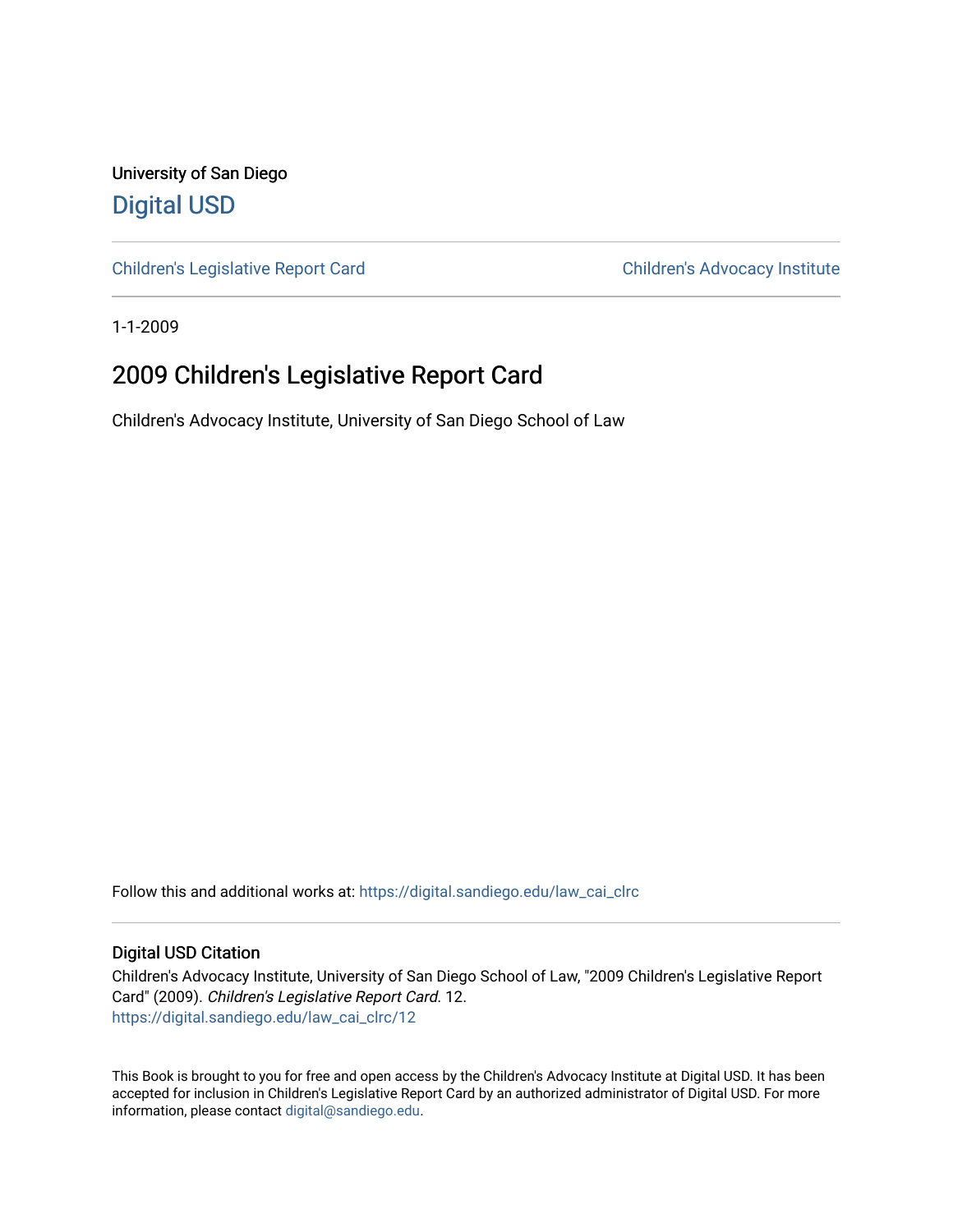### **CHILDREN'S LEGISLATIVE REPORT CARD**

#### LEGISLATIVE SESSION: 2009–10 REPORT CARD TERM: 2009

### 2009: THE YEAR IN REVIEW

For the first time in CAI's history, we are unable to grade members of the Legislature.

A grade implies a comparative measure of performance. But how does one grade the relative contribution of individual members of a democratic institution when the institution's collective performance lacks even minimal merit?

The Legislature's current paralysis when it comes to significantly improving the lives of California's children undermines the implicit promise each generation makes to its successors. It is a promise well kept by the Greatest Generation in California, which gave us transportation infrastructure, state parks, water facilities, a safety net for children, an envied K–12 public education system and higher education opportunities unrivaled in the nation — all serving as proud beacons nationally of the right way to legislate for a better future for our children.

Now, that promise is being broken as never before. The Boomer Generation's selfish refusal to commit themselves through mutual financial self-sacrifice and compromise to a better future jeopardizes our children's and grandchildren's prosperity and well-being — and the until now unbroken American tradition of "passing it down the line"

Such a profoundly regressive and regrettable broken promise is the result of structural infirmities, including:

➣ Overly limited maximum terms in legislative office, reflecting public concern over professional politicians out-of-step with the citizenry, instead unintentionally facilitate the additional empowerment of private lobbies, which provide future employment. And restrictions on the legislative budget (for its own independent staff resources) further strengthens the hand of the 1,200 lobbyists who essentially serve as legislative staff, formally "sponsor" virtually all legislation and who are dominated by profit-stake interests — business and labor — focused on proprietary, short-term advantage.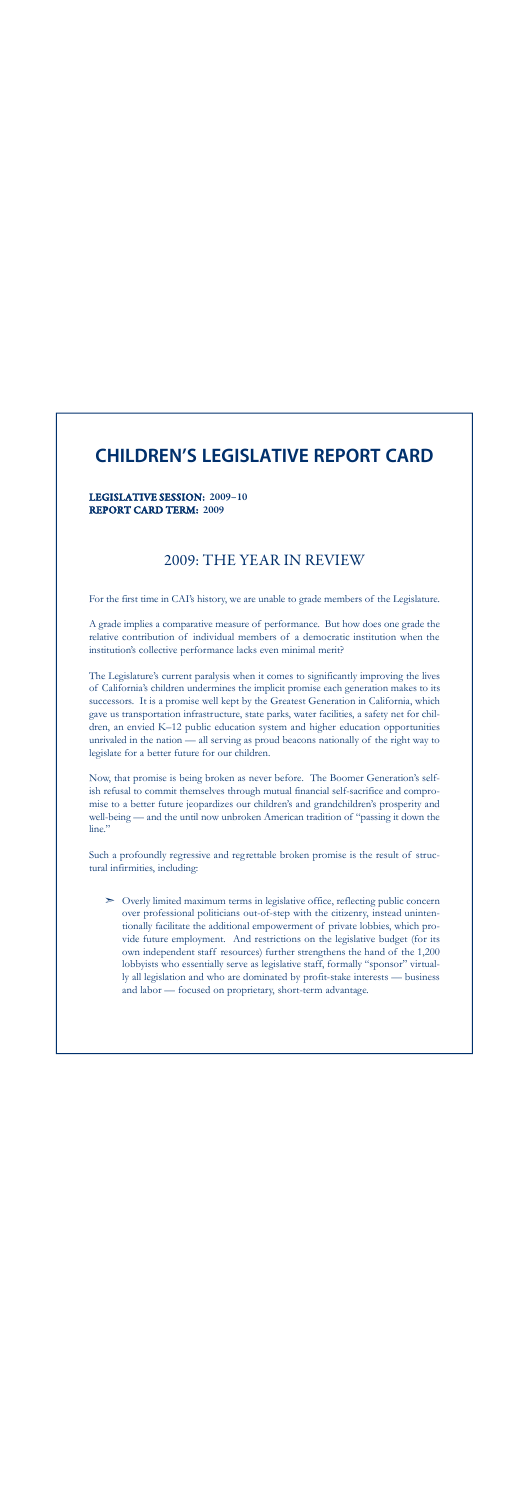- $\geq$  A two-thirds vote requirement for budget passage (California is the only state in the nation that requires a vote of two-thirds or more of the Legislature to pass a budget and to raise taxes).
- ➣ A Republican formula that, contradicting notions of "individualism" and "personal responsibility," binds all party members to a majority caucus vote. Hence, a 17% share of the most radical members of the total Legislature then binds one-third and dictates fiscal policy for the world's eighth largest economy. The U.S. Senate's filibuster giving 40% of the Senate the power to block the will of the majority looks like a New England Town Hall in contrast.
- $\geq$  A gerrymandering of legislative districts to enhance Democratic party seat numbers, placing large numbers of the most reactionary right-leaning voters in about 20% of the districts — where that number can, because of the twothirds voting requirement, exercise the determinative "no" to child investment.
- $\geq$  A system of tax exclusions, reductions, credits and deductions that total almost \$50 billion per year, which once enacted with a majority vote are rarely examined and can only be amended or repealed with a two-thirds supermajority vote.
- $\geq$  Adding to this is a campaign finance system dominated by lobbyist employers, organized unions and the elderly. Term limits (and the need to seek different office within six to eight years) combine with the ever-escalating cost of campaigns to further amplify the power of vested interests, who show up at a fundraiser and chat up the legislator on a Monday night, and then show up in the office of the same legislator on Tuesday, seeking votes. The U.S. Supreme Court's recent *Citizens United* holding , empowering unlimited corporate and union political "independent" campaigns nationally for candidates (from local to judicial to statewide elections), will further exacerbate this imbalance, twisting governance away from the public interest and embedding it even more deeply into private interests.

These structural deformities cannot entirely be laid at the door of current legislators, but are exacerbated by the lack of risk-taking legislative leadership that inexplicably fails, every year, ambitiously and in a concerted fashion to use the financial resources and campaign expertise at their disposal to make California governance more democratic and hence more child-oriented.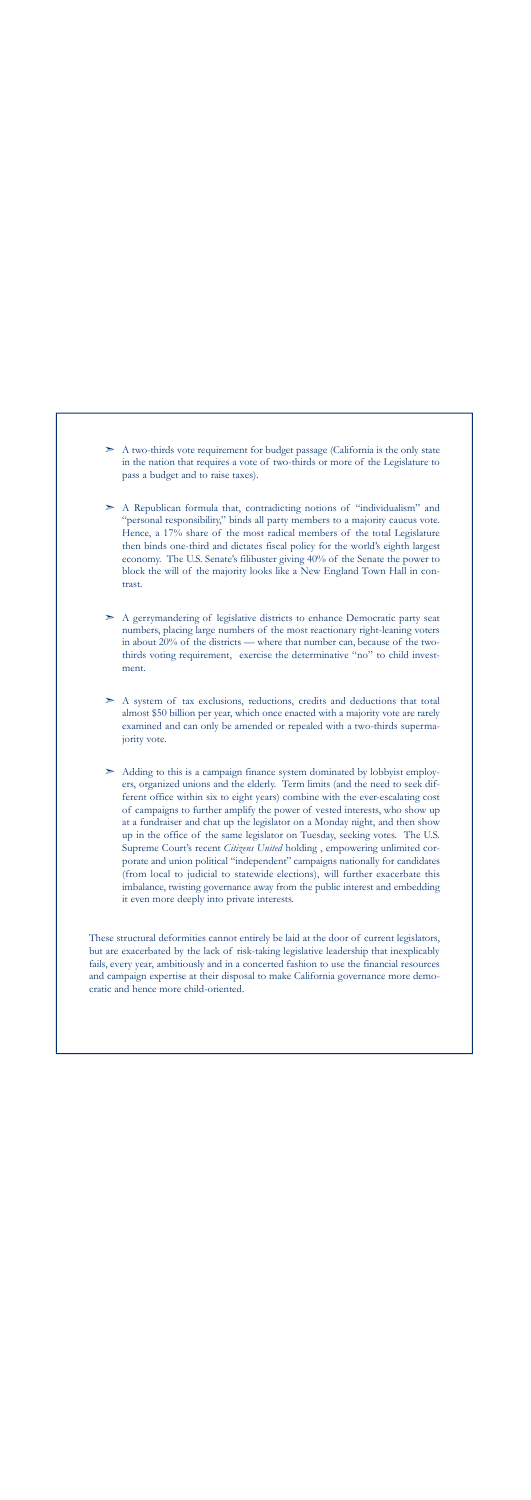Regrettably, there is no prospect for sweeping reform anytime soon. Indeed, much of the state's dysfunction is based upon its dependence on the willingness of the rich and organized profit-stake interests to fund the very reforms that might dampen their influence. This Catch-22 that led Ralph Nader to write "Only the Superrich Can Save Us" may forlornly apply more to California than the rest of the nation. Foundationfunded think tank proposals, an effort to call a constitutional convention, and other efforts have fizzled, failing to raise the vast sums needed simply to place reform questions before the voters for their consideration.

This is the depressing path that leads us here. In viewing the list of child-friendly bills introduced and enacted in 2009, it is impossible for us fairly to grade each member.

We tried. We ran sample grades based on the meager list of child-supportive bills we tracked and we simply could not come up with grades that reflected a comparative contribution to a meaningful result that helped California's children. The paucity of such bills meant that missing a single vote had disproportionate effects on a grade. While sometimes members will intentionally not vote on a measure (which has the parliamentary effect of a negative vote), sometimes they miss a vote because they are legitimately and temporarily indisposed, and may well know the margin does not require their vote. This is especially true late in the session, when the votes come fast and furiously. In most times, this is statistically smoothed over by a large cluster of votes on a large number of child supportive bills. But not this year.

We we re tempted to issue an institutional "F." However, one key to our decision to instead offer no grade was sympat hy — perhaps misplaced — for members who did not introduce more ambitious bills in a year when devastating and historically record-setting cuts to the social safety net we re the order of the day. It is hard to fault an individual member for failing to introduce bills he or she knows cannot get enacted.

Policymakers of the past, when faced with declining budgets due to an economic downturn, increased revenues to make up for part of that decline in order to protect children. Not today. A Vehicle License Fee (VLF) at 2% of value that endured without controversy for 30 years will not be restored to plug a \$5 billion a year annual loss in revenues because a Governor imprudently ran a misleading campaign characterizing its restoration as a "tax increase." The billions in tax expenditures noted above are not questioned seriously, and many of the 1,200 lobbyists at the Capitol treasure their expansion as a permanent emolument for their employers. All taxes are dubbed anti-growth and anti-consumption, as if taking a dollar from a billionaire would dissuade the billionaire from buying anything he wanted.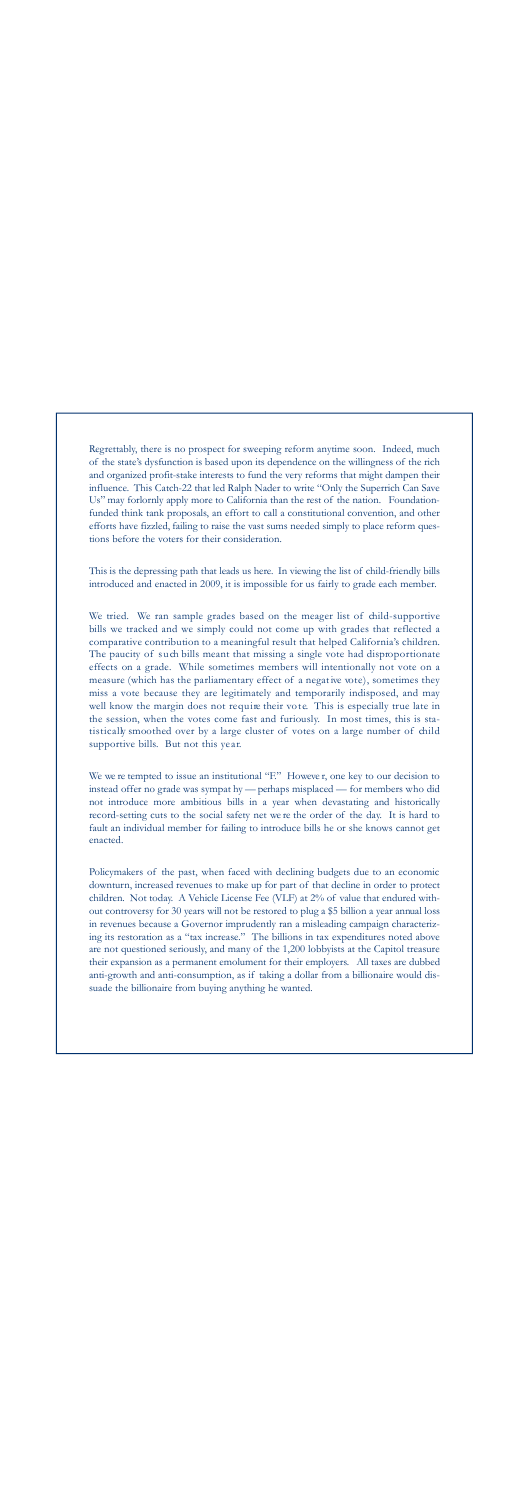The judicious historical pattern of previous state budgets signed by Reagan, Deukmejian and Wilson beset with revenue decline — budgets that included a balance between spending cuts and revenue increases — is categorically and irresponsibly rejected. Prior Republican administrations (Reagan's and Wilson's) faced economic downturn and sponsored roughly 50/50 allocation of deficit reduction between the two.

This Legislature — partially held captive by an anti-democratic structure — now by default decides that cuts will be the sole means by which record budget deficits will be addressed, tragically reinforced by pandering gubernatorial campaigns that rule out increasing income as a way to address a drop in income.

The result has been disinvestment in our children and an historic — epic — breach of the compact that each generation makes to its children.

What is and remains within each individual legislator's control is the duty to prioritize rigidly the expenditures that we *can* make. Even in a world of cuts, the Legislature properly must engage in visible, sustained and self-conscious priority setting. It should have clearly identified populations that deserve our protection first and then cut according to this template. And the Legislature should do this mindful that certain segments of our population have disproportionately benefited from government largesse, whether it be slashing of tax rates for the very wealthy or the decades-old enactment of single-payer, Canadian-style health insurance for the elderly.

We do this in our personal lives all the time. We do it most self-consciously in lifeor-death emergencies.

When you can only rescue a few, who gets the effort first?

We believe that all over the world the answer to this is simple and obvious: children.

Is it tragic that legislators should have to ask such questions. *They should not have to*. The question is forced not by a true emergency but by our collective dysfunction man-made, man-curable.

Even so, in the current context, two moral choices remain for members: either ask the question and budget accordingly or work tirelessly toward ending the dysfunction. Neither the Assembly nor the Senate as institutions truly did either in 2009. Like the captain of a ship that is inevitably sinking but who will neither order all hands to attempt repairs nor order women and children to the life boats, legislators continued simply to manage the sinking of the state they steward. In this they may not have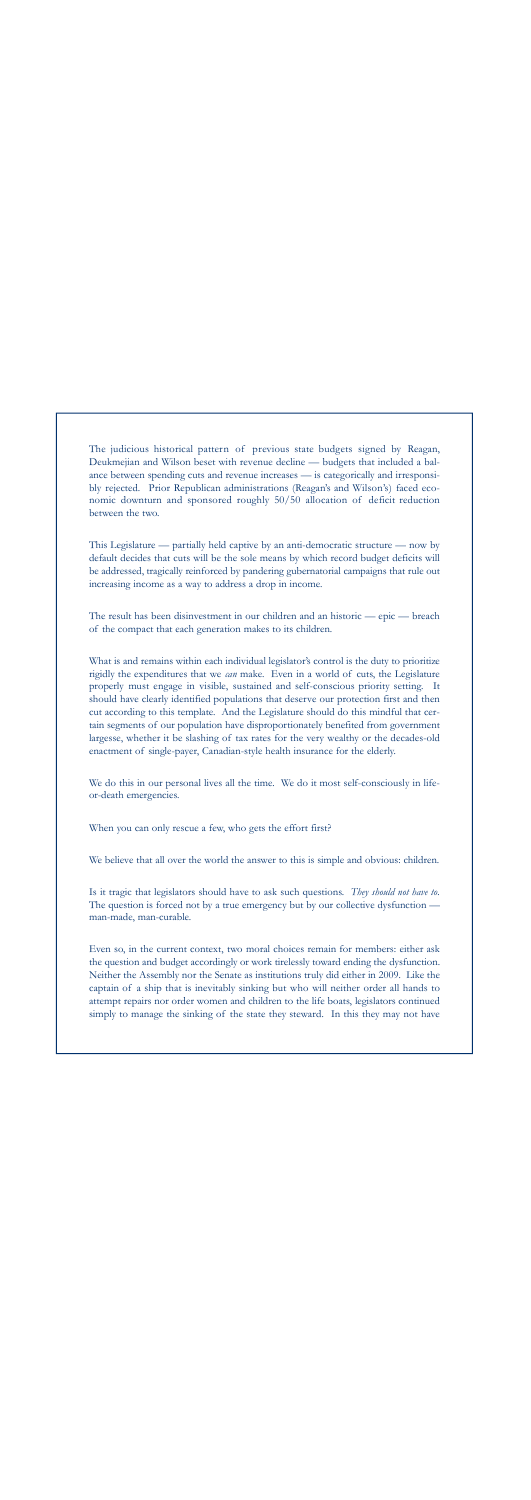fully realized that, since adults can fare for themselves better than children in emergencies, this non-decision decision has the same impact as consciously deciding to place grown-ups in the life boats ahead of toddlers.

This is perhaps one reason why the broader public holds the Legislature in such low esteem. In times of crisis, leadership equates to moral clarity plus single-purpose action —and that is what we have yet to see in this crisis from the branch of government that spends our tax money and writes the rules we live by. Instead, it looks and feels like business-as-usual, but with avoidance, abandonment and disinvestment the final consequence. Instead of clearly and loudly prioritizing within the status quo or devoting their considerable ambition and daring to a campaign designed to end the dysfunction, too many legislators would rather chant slogans about which party is to blame than to emulate the ten prior generations of Americans who created what we have now —and are seeing it erode. Those generations passed it down the line to this group of "representatives", who enjoy personal wealth and convenience at the zenith of our national and state histories, and, despite the relatively trivial sacrifice demanded of them, will nevertheless be the first generation to most decidedly betray the seminal American promise — protection, sustenance and opportunity for our children better than in the past.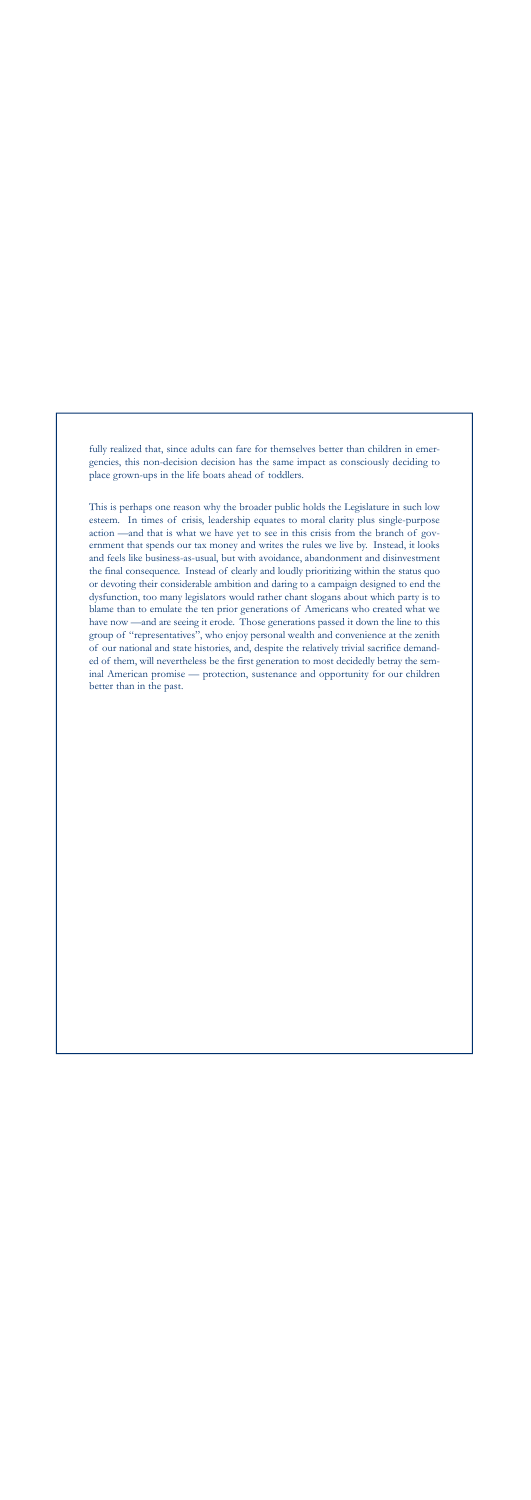### 2009 Children's Legislative Report Card **SUBJECTS GRADED**

## CHILD POVERTY

❏ Excellent ❏ Satisfactory ■ Needs Improvement

Over 40% of California's children live in poor or low-income families (families with income that fails to meet their most basic needs).<sup>1</sup>

# **NUTRITION**

#### ❏ Excellent ❏ Satisfactory ■ Needs Improvement

California is the only state in the nation that has not adopted simplified reporting for its Food Stamp program, instead requiring participants to report their income and household status every three months to maintain benefits. Switching to simplified six-month reporting would increase Food Stamp participation among eligible households and improve administrative efficiency.<sup>2</sup>

## **HEALTH**

❏ Excellent ❏ Satisfactory ■ Needs Improvement

Over one million California children are uninsured, ranking California 36th in the nation in the percentage of children with health insurance. 3

# SPECIAL NEEDS

#### ❏ Excellent ❏ Satisfactory ■ Needs Improvement

All but one California county failed to use the first wave of funding generated by Proposition 63, the Mental Health Services Act passed by voters in 2004, to create new and innovative programs that address the unique mental health needs of the state's own children — youth aging out of California's dysfunctional foster care system.4

<sup>1</sup> In California, 20.2% of children live in families with incomes below the poverty line. California Budget Project, "More Californians Living in Poverty, Losing Job-Based Health Coverage" (Sept. 10, 2009), available at www.cbp.org/pdfs/2009/090910\_censusdata\_pressrelease.pdf. An additional 23% of children live in families<br>defined as low income (100–200% of the federal poverty line). N www.nccp.org/profiles/CA\_profile\_6.html.

<sup>2</sup> California Food Policy Advocates, "Lost Dollars, Empty Plates" (Nov. 2009), available at www.cfpa.net/ldep/ldep2009.pdf.

<sup>3</sup> Children Now, "California Report Card 2010", accessible at www.childrennow.org/uploads/documents/reportcard\_2010.pdf.

<sup>4</sup> Children's Advocacy Institute, "Proposition 63: Is the Mental Health Services Act Reaching California's Transition Age Foster Youth?" (Jan. 2010), available at www.caichildlaw.org/Prop63.htm.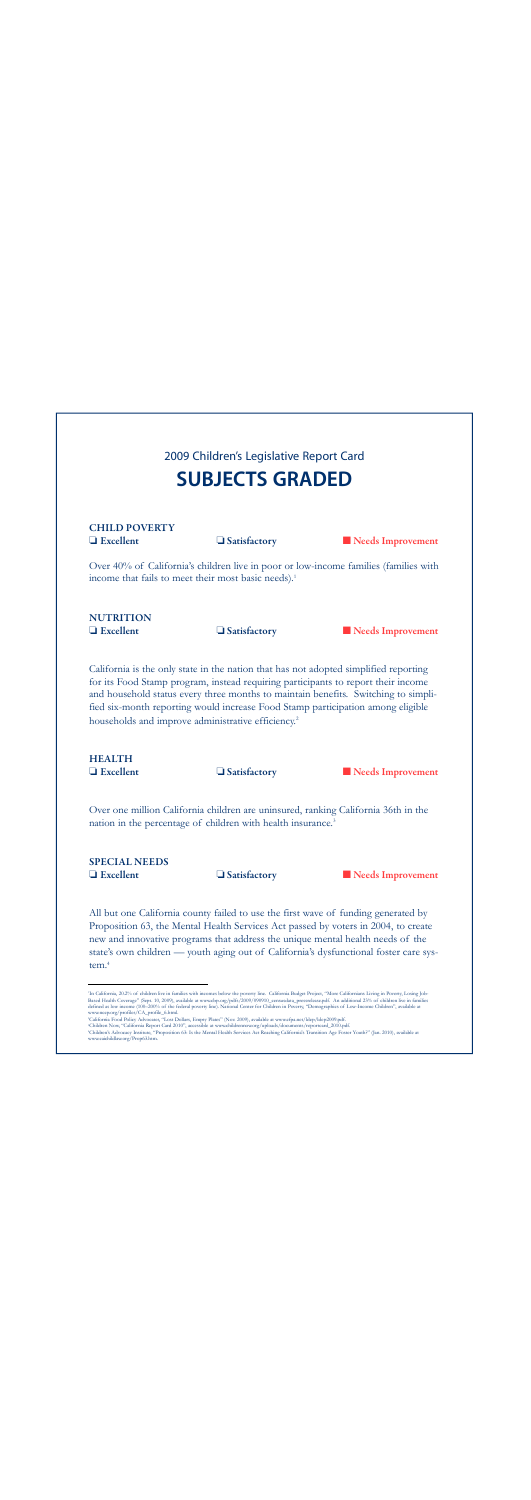#### CHILD CARE / CHILD DEVELOPMENT ❏ Excellent ❏ Satisfactory ■ Needs Improvement

Licensed child care in California is available for only 27% of children with parents in the labor force. 5

### EDUCATION

❏ Excellent ❏ Satisfactory ■ Needs Improvement

California's K–12 education spending dropped by more than \$1,000 per student (10.6%) between 2007–08 and 2009–10. $\degree$  California ranks last in the nation with respect to the number of K–12 students per teacher. <sup>7</sup> Today's college students face crowded classrooms, less access to faculty and counselors, fewer campus services and more difficulty getting classes they need to graduate—all while paying higher fees. 8

#### CHILD PROTECTION / FOSTER CARE ❏ Excellent ❏ Satisfactory ■ Needs Improvement

California currently reimburses foster parents an average of about \$505 per month, less than the monthly average cost of kenneling a dog; these rates are 29–40% or more below the cost of providing even the basic necessities for children.<sup>9</sup> Attorneys appointed to represent children in Dependency Court — proceedings that will impact every facet of these children's lives and futures — typically carry caseloads of 300, 400, or even more, despite the California Judicial Council's own recommended maximum of 188 children per attorney.<sup>10</sup> Each year, 4,000 youth age out of the foster care system with no place to live, no means of supporting themselves, no safety net — and for many, with no hope for their future.<sup>11</sup>

#### JUVENILE JUSTICE

❏ Excellent ❏ Satisfactory ■ Needs Improvement

In most counties, minors who engage in sexual acts for money are treated as criminals and prosecuted as such, instead of recognizing them as victims of sexual exploitation and providing appropriate treatment and resources.

5 California Child Care Resource & Referral Network, *2009 California Child Care Portfolio* (Dec. 2009), available at http://www.rrnetwork.org/our-research/2009-portfolio.html.

6 California Budget Project, "*Settling the Debate: California Spends Less on Each Student—By Any Measure*" (Feb. 2010), available at

http://californiabudgetbites.org/2010/02/24/settling-the-debate-california-spends-less-on-each-student-%E2%80%93-by-any-measure/.

7 California Budget Project, "*Race to the Bottom? California's Support for Schools Lags the Nation*" (June 2010), available at www.cbp.org/pdfs/2010/1006\_SFF\_how\_does\_ca\_compare.pdf.

8 KBPS, "*Budget Cuts Devastate California Higher Education*" (Aug. 5, 2009), available at www.kpbs.org/news/2009/aug/05/budget-cuts-devastate-california-higher-education/.

<sup>9</sup>Children's Advocacy Institute, "Complaint for Declaratory Judgment and Permanent Injunctive Relief", filed in *California State Foster Parent Association, et al. v. Wagner*, U.S. District Court for the Northern District of California, Case No. C 07-05086 WHA (filed Oct. 3, 2007).<br>"Children's Advocacy Institute, "Complaint for Declaratory Judgment and Permanent Injunctive Relief", filed in *E.T* 

Eastern District of California, Case No. 2:09-cv-01950-FCD-DAD (filed July 16, 2009).<br>"Children's Advocacy Institute, "Exp*anding Transitional Services for Emancipated Foster Youth: An Investment in California's Tomorron"* 

www.caichildlaw.org/TransitionalServices.htm.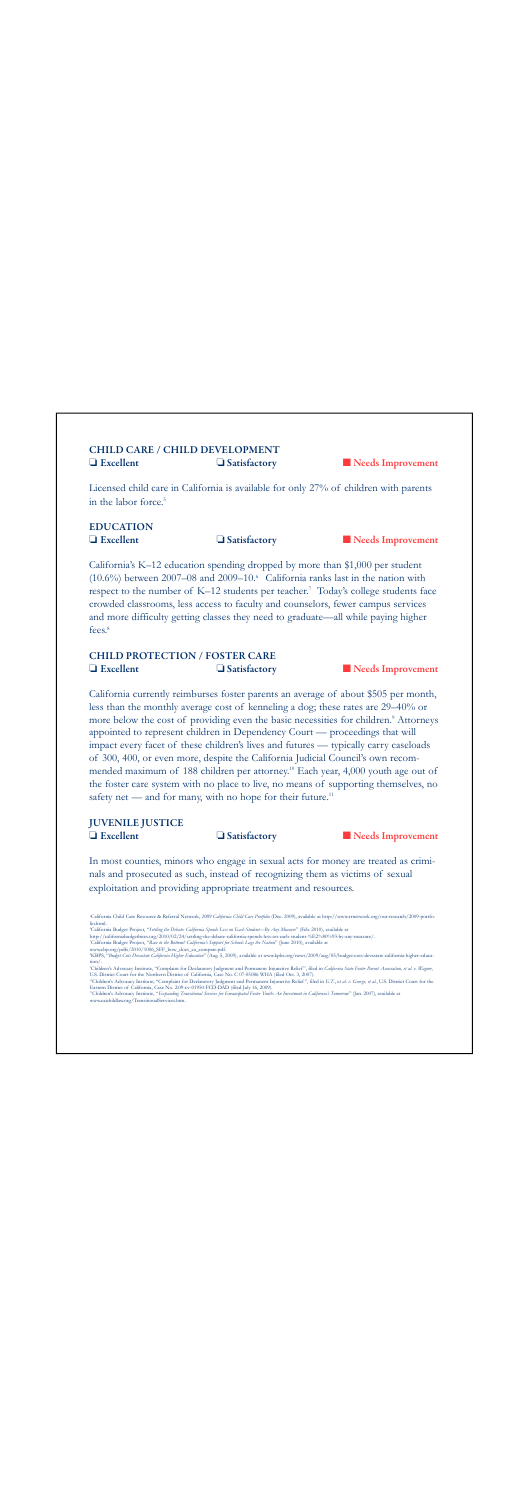## **THE GRADES**

| <b>Senators</b>       | <b>2009 GR ADE</b> |
|-----------------------|--------------------|
| Aanestad              | <b>INCOMPLETE</b>  |
| <b>Alquist</b>        | <b>INCOMPLETE</b>  |
| Ashburn               | <b>INCOMPLETE</b>  |
| <b>Benoit</b>         | <b>INCOMPLETE</b>  |
| Calderon              | <b>INCOMPLETE</b>  |
| Cedillo               | <b>INCOMPLETE</b>  |
| Cogdill               | <b>INCOMPLETE</b>  |
| Corbett               | <b>INCOMPLETE</b>  |
| Correa                | <b>INCOMPLETE</b>  |
| Cox                   | <b>INCOMPLETE</b>  |
| Denham                | <b>INCOMPLETE</b>  |
| <b>DeSaulnier</b>     | <b>INCOMPLETE</b>  |
| Ducheny               | <b>INCOMPLETE</b>  |
| <b>Dutton</b>         | <b>INCOMPLETE</b>  |
| Florez                | <b>INCOMPLETE</b>  |
| <b>Hancock</b>        | <b>INCOMPLETE</b>  |
| Harman                | <b>INCOMPLETE</b>  |
| Hollingsworth         | <b>INCOMPLETE</b>  |
| Huff                  | <b>INCOMPLETE</b>  |
| Kehoe                 | <b>INCOMPLETE</b>  |
| Leno                  | <b>INCOMPLETE</b>  |
| Liu                   | <b>INCOMPLETE</b>  |
| Lowenthal             | <b>INCOMPLETE</b>  |
| Maldonado             | <b>INCOMPLETE</b>  |
| <b>Negrete Mcleod</b> | <b>INCOMPLETE</b>  |
| Oropeza               | <b>INCOMPLETE</b>  |
| Padilla               | <b>INCOMPLETE</b>  |
| Pavley                | <b>INCOMPLETE</b>  |
| Price                 | <b>INCOMPLETE</b>  |
| Romero                | <b>INCOMPLETE</b>  |
| <b>Runner</b>         | <b>INCOMPLETE</b>  |
| <b>Simitian</b>       | <b>INCOMPLETE</b>  |
| Steinberg             | <b>INCOMPLETE</b>  |
| <b>Strickland</b>     | <b>INCOMPLETE</b>  |
| <b>Walters</b>        | <b>INCOMPLETE</b>  |
| Wiggins               | <b>INCOMPLETE</b>  |
| Wolk                  | <b>INCOMPLETE</b>  |
| Wright                | <b>INCOMPLETE</b>  |
| Wyland                | <b>INCOMPLETE</b>  |
| Yee                   | <b>INCOMPLETE</b>  |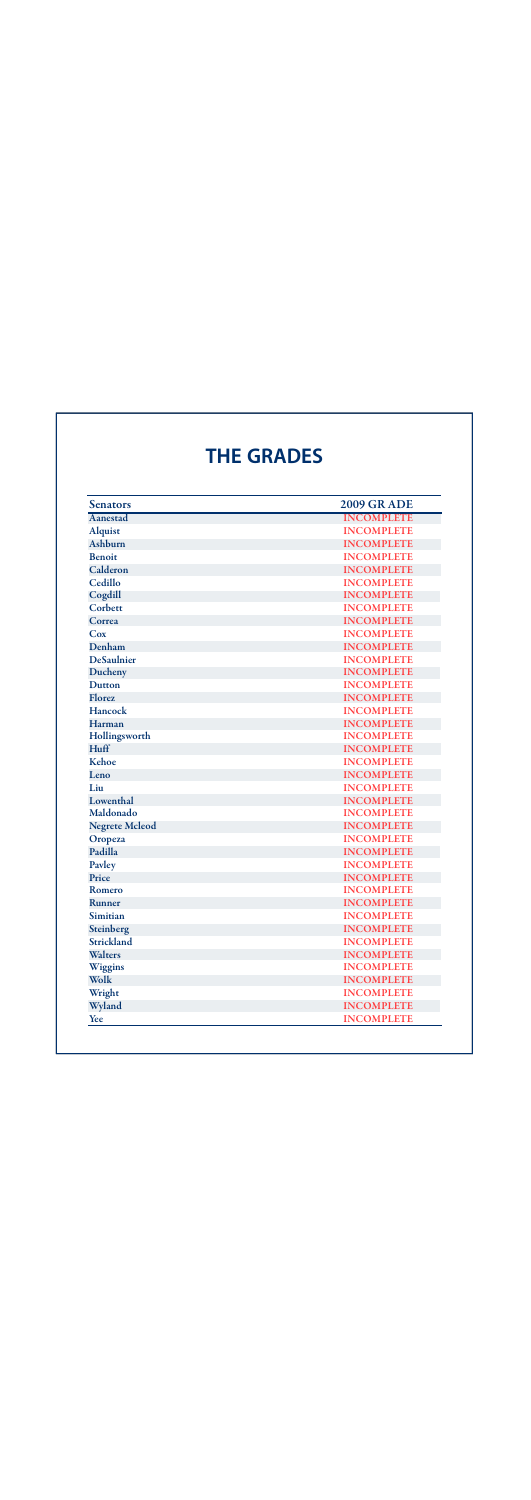| <b>Assemblymembers</b> | <b>2009 GRADE</b> |
|------------------------|-------------------|
| <b>Adams</b>           | <b>INCOMPLETE</b> |
| Ammiano                | <b>INCOMPLETE</b> |
| Anderson               | <b>INCOMPLETE</b> |
| Arambula               | <b>INCOMPLETE</b> |
| <b>Bass</b>            | <b>INCOMPLETE</b> |
| <b>Beall</b>           | <b>INCOMPLETE</b> |
| Berryhill, B.          | <b>INCOMPLETE</b> |
| Berryhill, T.          | <b>INCOMPLETE</b> |
| <b>Blakeslee</b>       | <b>INCOMPLETE</b> |
| <b>Block</b>           | <b>INCOMPLETE</b> |
| <b>Blumenfield</b>     | <b>INCOMPLETE</b> |
| <b>Bradford</b>        | <b>INCOMPLETE</b> |
| <b>Brownley</b>        | <b>INCOMPLETE</b> |
| <b>Buchanan</b>        | <b>INCOMPLETE</b> |
| Caballero              | <b>INCOMPLETE</b> |
| Calderon               | <b>INCOMPLETE</b> |
| Carter                 | <b>INCOMPLETE</b> |
| Chesbro                | <b>INCOMPLETE</b> |
| Conway                 | <b>INCOMPLETE</b> |
| Cook                   | <b>INCOMPLETE</b> |
| Coto                   | <b>INCOMPLETE</b> |
| <b>Davis</b>           | <b>INCOMPLETE</b> |
| De La Torre            | <b>INCOMPLETE</b> |
| De Leon                | <b>INCOMPLETE</b> |
| <b>DeVore</b>          | <b>INCOMPLETE</b> |
| <b>Duvall</b>          | <b>INCOMPLETE</b> |
| Emmerson               | <b>INCOMPLETE</b> |
| Eng                    | <b>INCOMPLETE</b> |
| <b>Evans</b>           | <b>INCOMPLETE</b> |
| Feuer                  | <b>INCOMPLETE</b> |
| Fletcher               | <b>INCOMPLETE</b> |
| Fong                   | <b>INCOMPLETE</b> |
| <b>Fuentes</b>         | <b>INCOMPLETE</b> |
| <b>Fuller</b>          | <b>INCOMPLETE</b> |
| Furutani               | <b>INCOMPLETE</b> |
| <b>Gaines</b>          | <b>INCOMPLETE</b> |
| Galgiani               | <b>INCOMPLETE</b> |
| <b>Garrick</b>         | <b>INCOMPLETE</b> |
| Gilmore                | <b>INCOMPLETE</b> |
| Hagman                 | <b>INCOMPLETE</b> |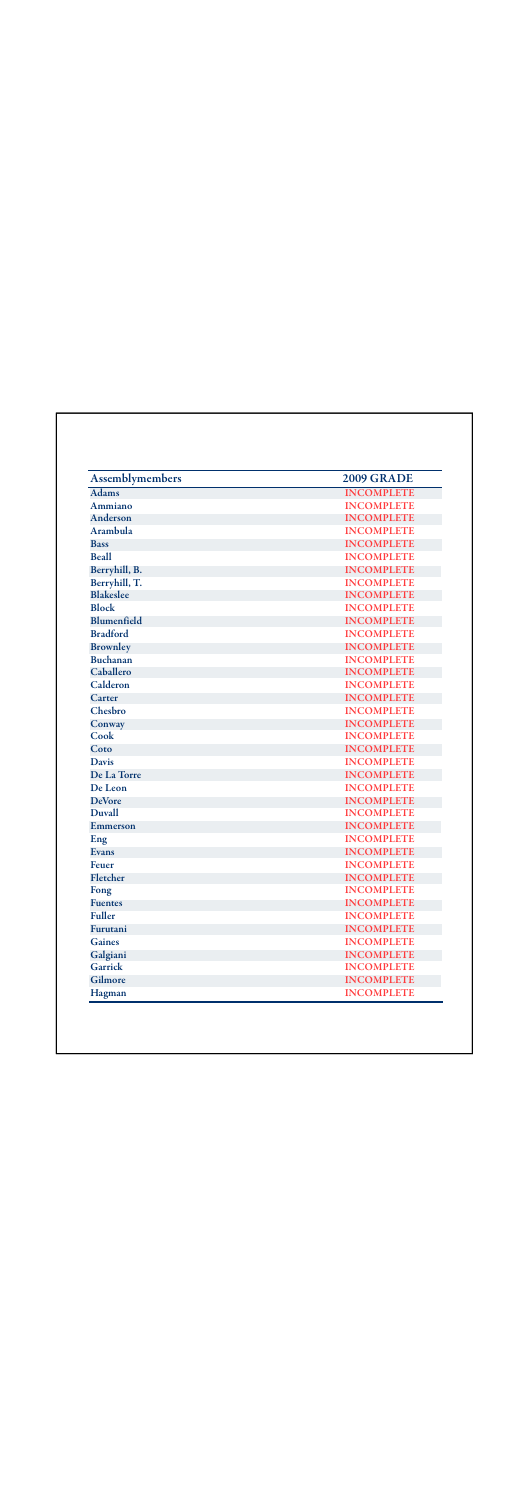| <b>Assemblymembers</b> | <b>2009 GRADE</b> |
|------------------------|-------------------|
| Hall                   | <b>INCOMPLETE</b> |
| <b>Harkey</b>          | <b>INCOMPLETE</b> |
| Hayashi                | <b>INCOMPLETE</b> |
| Hernandez              | <b>INCOMPLETE</b> |
| <b>Hill</b>            | <b>INCOMPLETE</b> |
| Huber                  | <b>INCOMPLETE</b> |
| Huffman                | <b>INCOMPLETE</b> |
| <b>Jeffries</b>        | <b>INCOMPLETE</b> |
| Jones                  | <b>INCOMPLETE</b> |
| Knight                 | <b>INCOMPLETE</b> |
| Krekorian              | <b>INCOMPLETE</b> |
| Lieu                   | <b>INCOMPLETE</b> |
| Logue                  | <b>INCOMPLETE</b> |
| Lowenthal              | <b>INCOMPLETE</b> |
| Ma                     | <b>INCOMPLETE</b> |
| Mendoza                | <b>INCOMPLETE</b> |
| <b>Miller</b>          | <b>INCOMPLETE</b> |
| <b>Monning</b>         | <b>INCOMPLETE</b> |
| <b>Nava</b>            | <b>INCOMPLETE</b> |
| <b>Nestande</b>        | <b>INCOMPLETE</b> |
| <b>Niello</b>          | <b>INCOMPLETE</b> |
| <b>Nielsen</b>         | <b>INCOMPLETE</b> |
| Perez, J.              | <b>INCOMPLETE</b> |
| Perez, V.              | <b>INCOMPLETE</b> |
| Portantino             | <b>INCOMPLETE</b> |
| <b>Ruskin</b>          | <b>INCOMPLETE</b> |
| <b>Salas</b>           | <b>INCOMPLETE</b> |
| Saldana                | <b>INCOMPLETE</b> |
| <b>Silva</b>           | <b>INCOMPLETE</b> |
| <b>Skinner</b>         | <b>INCOMPLETE</b> |
| Smyth                  | <b>INCOMPLETE</b> |
| Solorio                | <b>INCOMPLETE</b> |
| Strickland             | <b>INCOMPLETE</b> |
| Swanson                | <b>INCOMPLETE</b> |
| Torlakson              | <b>INCOMPLETE</b> |
| <b>Torres</b>          | <b>INCOMPLETE</b> |
| <b>Torrico</b>         | <b>INCOMPLETE</b> |
| <b>Tran</b>            | <b>INCOMPLETE</b> |
| <b>Villines</b>        | <b>INCOMPLETE</b> |
| Yamada                 | <b>INCOMPLETE</b> |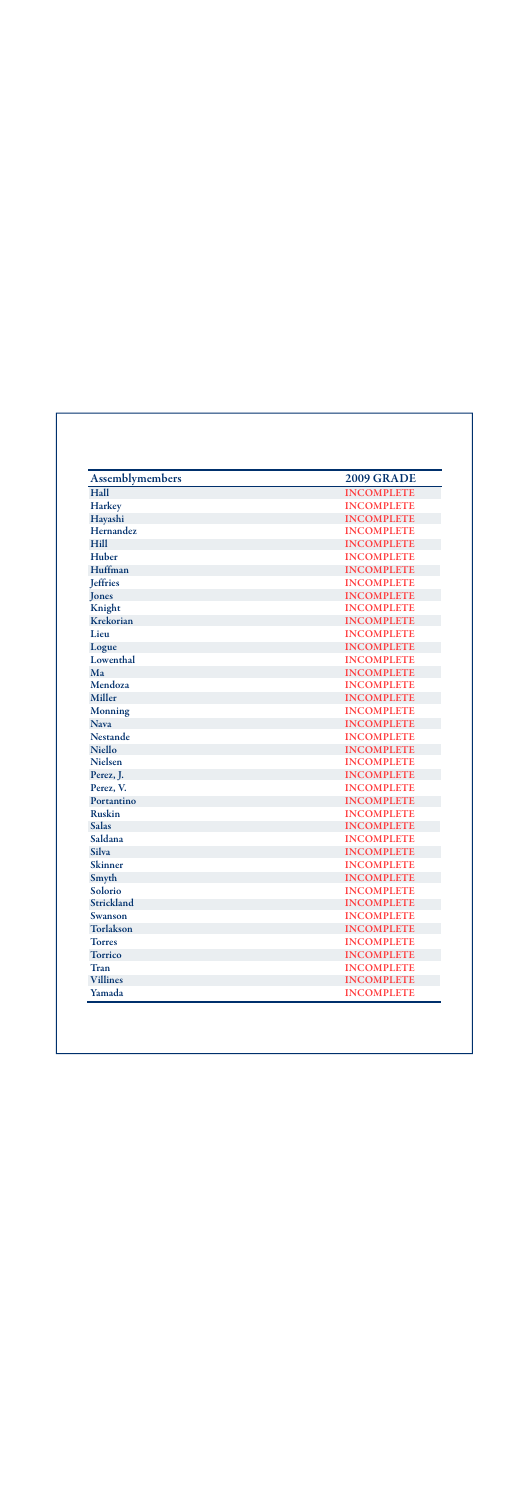### **A Primer THE LEGISLATIVE PROCESS**

After introduction by a legislator, a bill is heard in the appropriate policy committee(s), and if it has a fiscal impact is then heard in the Appropriations Committee in the house of origin (either Assembly or Senate). If a bill passes those committees, it is next voted upon by all members of that house (the "floor vote"). If the bill passes a floor vote in the house of origin, it then goes to the other house and begins the process all over again (policy committee(s), Appropriations Committee, and floor vote). At any of these points, the bill may be changed or "amended." If the bill is amended in the second house, it must return for a second vote on the floor of the house of origin (the "concurrence vote").

Once a bill passes both houses of the Legislature (and, if necessary, passes a concurrence vote in the house of origin), the Governor may sign it into law, veto it, or take no action within the constitutionally-prescribed time limit, thereby allowing it to become law without his/her signature. The only change a Governor may make in a bill, without sending it back to the Legislature, is to reduce or eliminate the money allocated in the bill.